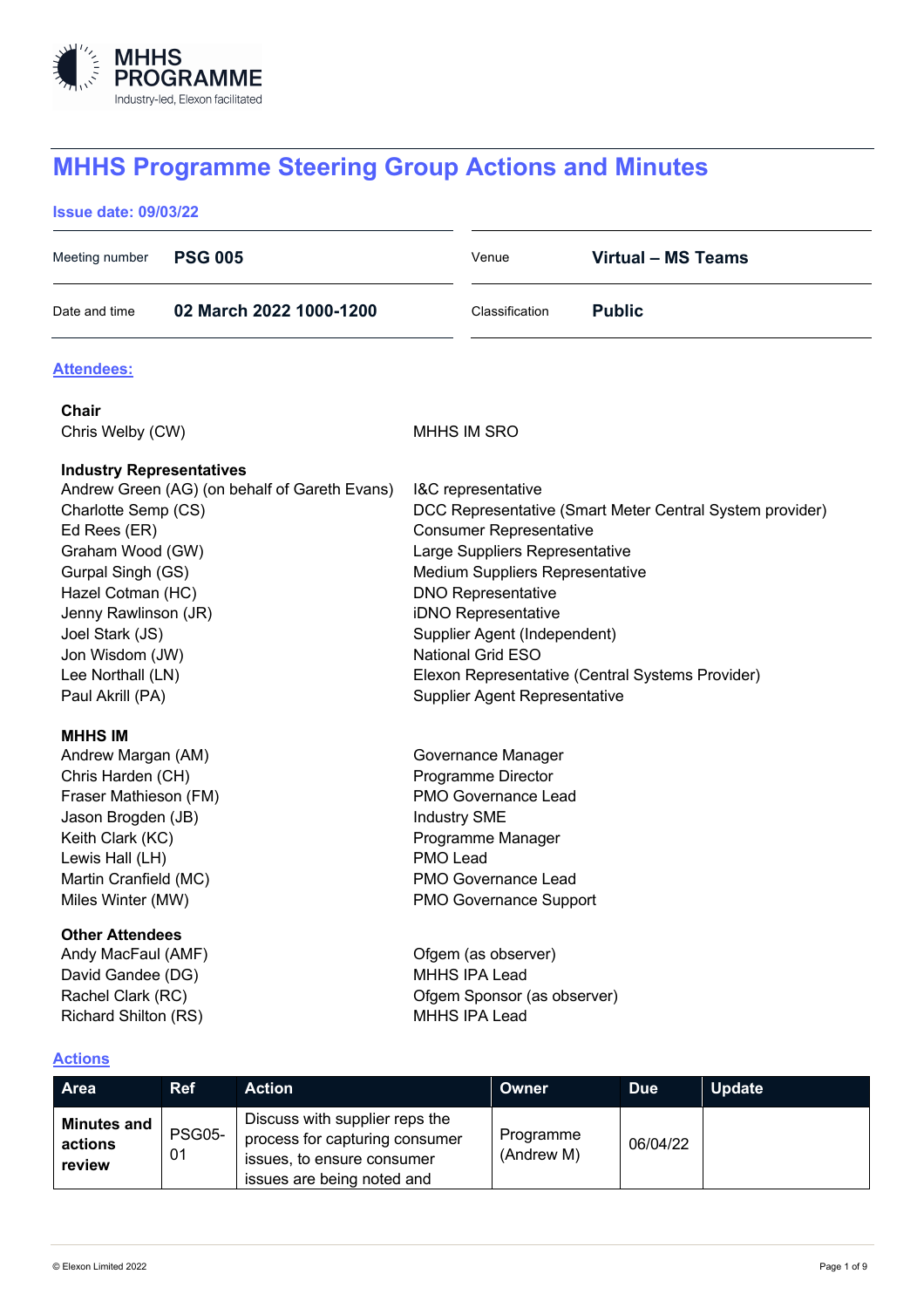|                                                                         |                     | addressed (as a follow up to<br>action PSG04-02)                                                                                                                                                                                                          |                                 |          |                                                                                                                                                                       |
|-------------------------------------------------------------------------|---------------------|-----------------------------------------------------------------------------------------------------------------------------------------------------------------------------------------------------------------------------------------------------------|---------------------------------|----------|-----------------------------------------------------------------------------------------------------------------------------------------------------------------------|
| <b>Supplier</b><br>plan delay<br>proposal                               | <b>PSG05-</b><br>02 | Share information relevant to the<br>supplier plan delay proposal (e.g.<br>design roadmap and plan to July)<br>with PSG members for<br>consideration in preparation for<br>upcoming Change Requests.<br>Schedule sessions with PSG<br>members as required | Programme<br>(Keith C)          | 11/03/22 |                                                                                                                                                                       |
|                                                                         | <b>PSG05-</b><br>03 | Schedule extraordinary PSG for<br>the 11 <sup>th</sup> March                                                                                                                                                                                              | Programme<br>(PMO)              | 03/03/22 | Update: scheduled<br>for Friday 11 <sup>th</sup> March<br>2022 1400-1530                                                                                              |
|                                                                         | <b>PSG05-</b><br>04 | Share the Change Request<br>impact assessment template with<br>PSG members ahead of 11 <sup>th</sup><br>March PSG for information                                                                                                                         | Programme<br>(Jason B)          | 11/03/22 | Update: shared with<br>PSG members<br>alongside meeting<br>agenda for 11 <sup>th</sup><br>March                                                                       |
|                                                                         | <b>PSG05-</b><br>05 | Provide feedback to constituency<br>members on planned next steps<br>and relevant information for the<br>upcoming Change Request.<br>Advise constituency members to<br>prepare to complete impact<br>assessments                                          | Constituency<br>Representatives | 11/03/22 |                                                                                                                                                                       |
| Programme<br>Change<br><b>Control</b><br><b>Process</b>                 | <b>PSG05-</b><br>06 | Review representative attendees<br>in the Change Board ToR (to<br>justify or amend EDA Vendor)                                                                                                                                                            | Programme<br>(Lewis H)          | 06/04/22 |                                                                                                                                                                       |
| Programme<br>Cooperation<br><b>Principles</b><br>and Ways of<br>Working | <b>PSG05-</b><br>07 | Take the Programme Cooperation<br>Principles and Ways of Working to<br>CCAG. Ask code bodies to<br>socialise with relevant parties                                                                                                                        | Programme<br>(Andrew<br>M/PMO)  | 23/03/22 |                                                                                                                                                                       |
|                                                                         | <b>PSG05-</b><br>08 | Provide feedback at April PSG on<br>how the programme has done/is<br>doing stakeholder engagement in<br>relation to the Cooperation<br>Principles                                                                                                         | Programme<br>(Jason)            | 06/04/22 |                                                                                                                                                                       |
| Programme<br><b>Dashboards</b>                                          | <b>PSG05-</b><br>09 | Review the format and content of<br>the PPC status dashboard                                                                                                                                                                                              | Programme                       | 06/04/22 |                                                                                                                                                                       |
|                                                                         | <b>PSG05-</b><br>10 | Circulate the full RAID Log to PSG<br>members                                                                                                                                                                                                             | Programme<br>(PMO)              | 03/03/22 | Update: shared with<br>PSG members<br>alongside the<br>Headline Report                                                                                                |
| <b>Other</b>                                                            | <b>PSG05-</b><br>11 | Collate views of PSG members on<br>their preference for in-person<br>attendance to PSG                                                                                                                                                                    | Programme<br>(PMO)              | 03/03/22 | Update: views have<br>been requested from<br>PSG members<br>alongside the<br>Headline Report. For<br>April PSG, the MHHS<br>Programme team will<br>be on site and PSG |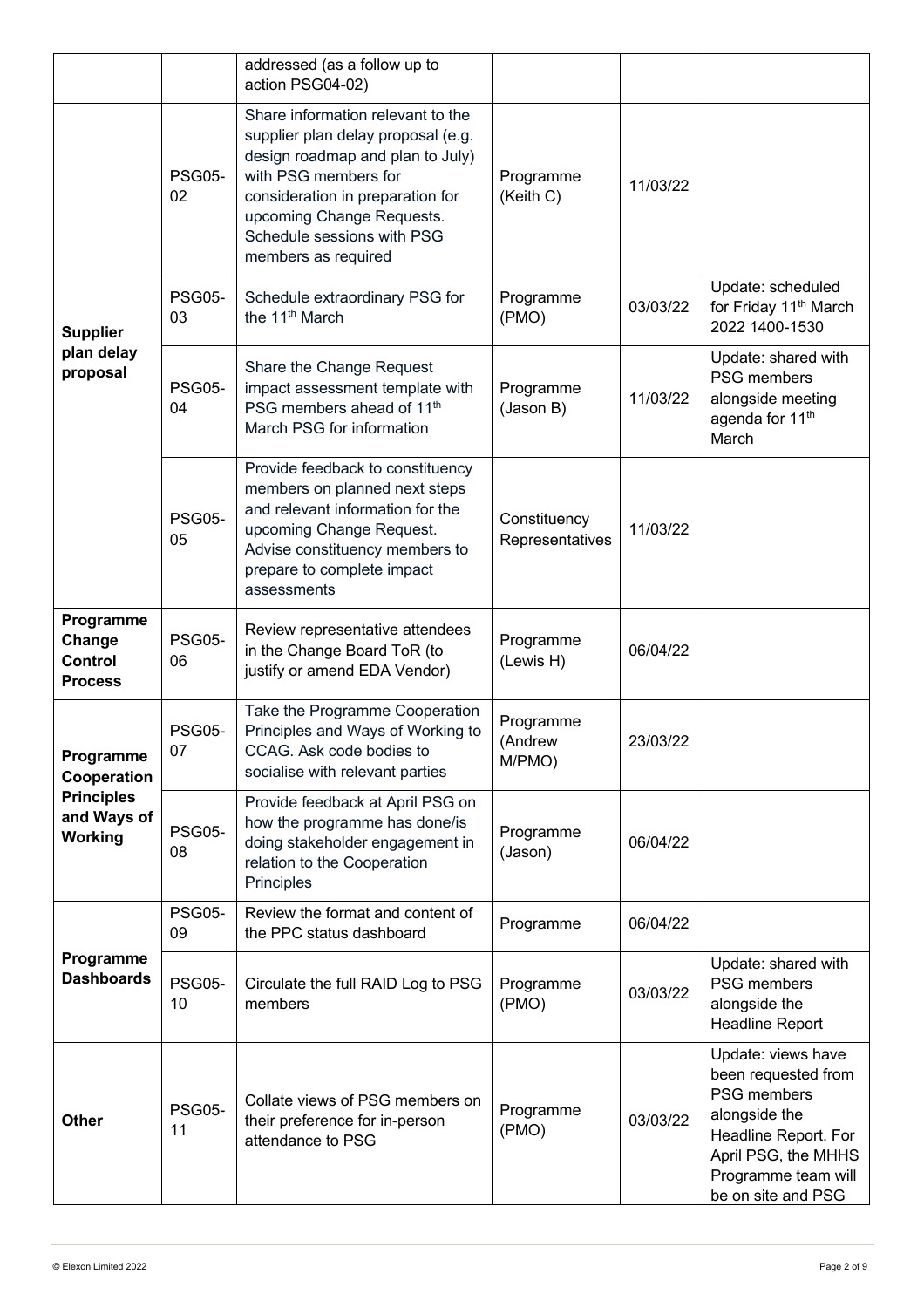|                                    |                                                                       |                      |          | members can join if<br>they wish.                                                                              |
|------------------------------------|-----------------------------------------------------------------------|----------------------|----------|----------------------------------------------------------------------------------------------------------------|
| <b>PSG05-</b><br>$12 \overline{ }$ | Review PSG ToR to ensure ToR<br>are 'delivery focused'                | Programme<br>(Jason) | 06/04/22 |                                                                                                                |
| <b>PSG05-</b><br>13                | Move 1 <sup>st</sup> June PSG to following<br>Wednesday PM (8th June) | Programme<br>(PMO)   | 06/04/22 | Update: moved to<br>Wednesday 8 <sup>th</sup> June<br>2022 1400-1600 (to<br>avoid potential clash<br>with DAG) |

## **Decisions**

| <b>Area</b>                                                      | <b>Ref</b>                | <b>Decision</b>                                                                                                                                                             |
|------------------------------------------------------------------|---------------------------|-----------------------------------------------------------------------------------------------------------------------------------------------------------------------------|
| Supplier<br>plan delay<br>proposal                               | PSG-<br>DEC06             | The Programme will follow the proposed plan (as per the slides) for concluding the<br>Supplier Plan Delay Proposal                                                          |
| Programme<br>Cooperation<br>Principles<br>and Ways<br>of Working | PSG-<br>DEC07             | The Programme approved the Programme Cooperation Principles and the approach<br>for including these in the Programme Governance Framework via the Change Control<br>process |
| <b>MHHS</b><br>Framework                                         | PSG-<br>DEC <sub>08</sub> | The new version of the MHHS Governance Framework was approved                                                                                                               |

## **RAID Items Raised**

| <b>RAID Area</b> | <b>Description</b>                                                                                                                                                                                                                                                                                                                                                        |  |  |
|------------------|---------------------------------------------------------------------------------------------------------------------------------------------------------------------------------------------------------------------------------------------------------------------------------------------------------------------------------------------------------------------------|--|--|
| <b>Risk</b>      | Several risks in the Programme RAID log relate to the Supplier plan delay proposal, such as those<br>referencing limited supplier engagement and the delivery of M5. The steps to resolve the Supplier<br>plan delay proposal were discussed in detail, with a decision made to follow the plan as per the slides<br>(PSG-DEC06) and several actions (PSG05-02 to 05-05). |  |  |
| <b>Issue</b>     | An issue in the RAID log is that the Change Control process may be required for use before it is<br>formally approved. Steps to sign off the process were discussed as part of the Change Control<br>agenda item. The PSG also agreed that the process as-is will be used as part of the Supplier plan<br>delay proposal.                                                 |  |  |

# **Minutes**

## **1. Welcome**

CW welcomed all to PSG 5.

**2. Minutes and actions**

Minutes of the PSG 2nd February 2022 were **APPROVED**.

Action updates were provided by CW as per the actions slide.

GW raised a concern on Action PSG03-04 on the PSG comms approach, to be discussed outside the PSG. GW noted that suppliers in their constituency feel WebEX would be beneficial.

GW raised a concern on Action PSG04-02 on a consumer log. Suppliers feel that they do not have a view of the lens of the consumer and consumer impacts. CW commented that the Programme will take this offline. The Programme have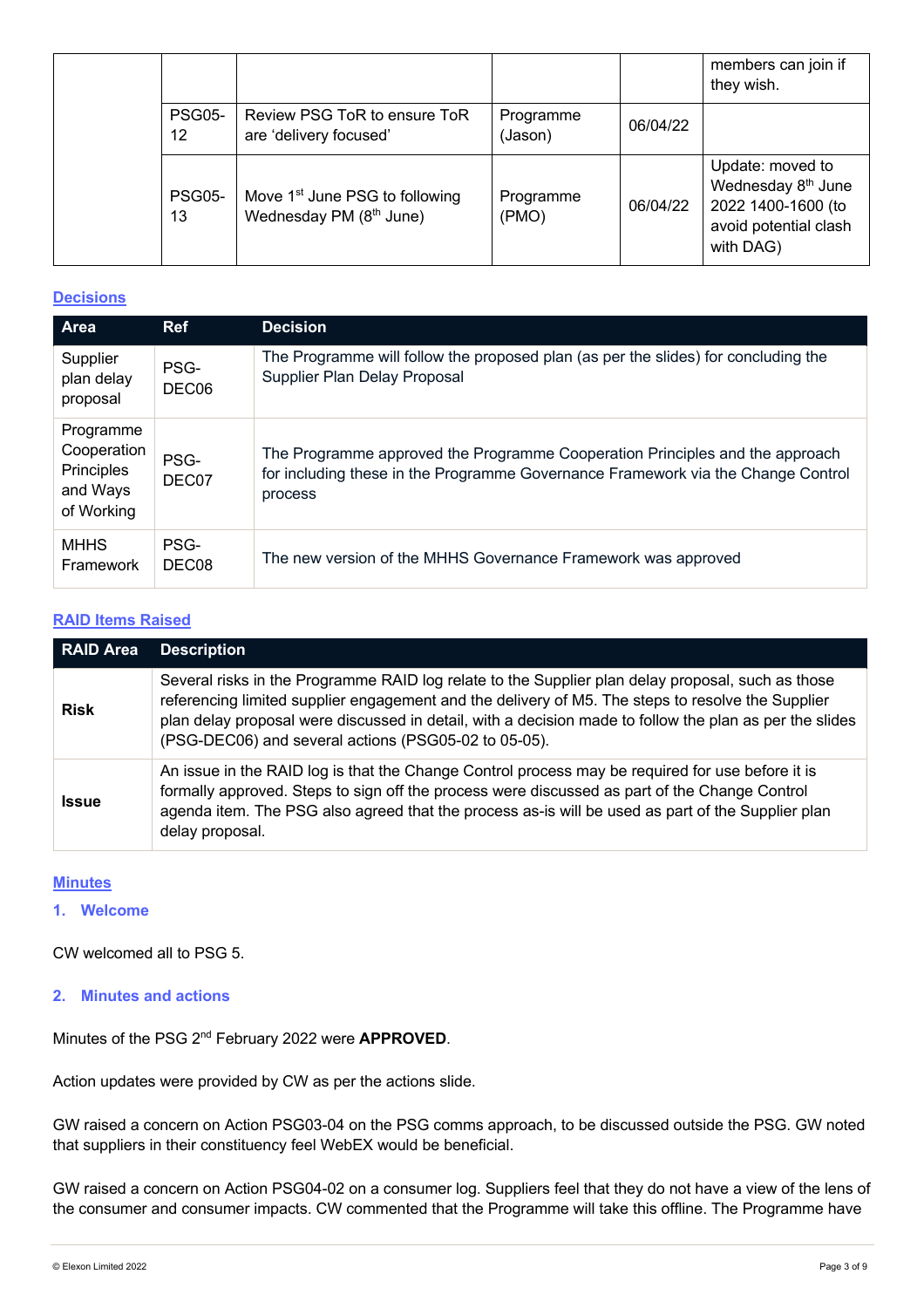identified consumer impacts and welcome additional impacts to be raised. AM reiterated the Programme has gone through and identified known impacts, and would welcome further input. AM added the Programme did not see need for log as it does not add value and that the majority of consumer impacts are already known. The Programme acknowledges consumer issues are important but notes that there is not a huge number. GW reiterated a need to keep a view of the consumer and that this depends on scope of Programme areas, such as in technical element of designs and ensuring consequential change is at the heart of programme.

## **Action: Programme to discuss with supplier reps the process for capturing consumer issues, to ensure consumer issues are being noted and addressed (as a follow up to action PSG04-02)**

GS noted that there is also interest from their constituency group for using WebEx.

#### **3. Independent Programme Assurer (IPA) Introduction**

CW welcomed the IPA to the Programme.

DG introduced the IPA and gave a brief overview of their work so far. RS presented the IPA introduction as per the slides. RS talked through the team structure and gave an overview of the members of the IPA and their role. RS spoke about the objectives and principles of assurance. This included introducing the Independent Programme Assurance Framework (IPAF), with RS suggesting bringing this to PSG in future for PSG members to review. RS invited any questions from PSG.

JW asked about introductory sessions with industry reps and how soon these would happen. RS confirmed the IPA would be reaching out in the next few days, and scheduling meetings for the next week.

DG added that the IPA have an 'open door policy' and any questions can be made offline.

## **4. Supplier Plan Delay Proposal**

KC introduced the supplier plan delay proposal, providing context that this comes in response to supplier feedback on engagement and wider market conditions. KC thanked supplier representatives for their engagement and gave an overview of activity taken since last PSG as per the slide, such as sessions with various suppliers and detailed information sharing on Programme activities (e.g., supplier engagement requirements into design artefacts). KC presented a proposal for a compromise plan that gives a smaller delay than currently suggested. This plan would also require lower engagement from suppliers (only ~1/3 of design artefacts require supplier input).

KC ran through the key themes from the supplier sessions in detail, as per the slide. This included market conditions and resource conflicts with Faster Switching Programme. KC confirmed supplier engagement in the design is happening, as seen in that 3 out of 5 large suppliers did respond to design options presented at the last DAG.

KC presented the proposed next steps as per the slide, providing detail on each step for two scenarios: the Programme's compromise solution or the original supplier plan delay. The Programme aims to complete M5 as early as possible. The impact of MHHS on other systems and operations will be significant, so the earlier the design is completed the sooner planning can begin on those other systems. KC provided detail on why two CRs would be necessary and on the steps to raise and resolve any CRs, including scheduling an extraordinary PSG. KC outlined the requirements of PPs in the Change Request process, such as that suppliers would need to evidence why they can't meet a July 2022 deadline for M5.

LN asked what the timeline is for the impact assessments. LN noted that Helix is up and running and will have a cost of £1.7million a month if delayed, so even a three-month delay would be significant. KC recognised that this uncertainty is troubling for those parties who are already mobilised and reiterated that re-baselining of the plan will happen when M5 is agreed. LN asked if there are any indicative timescales of that? KC suggested a 3-month period from when M5 is agreed (milestone M5+3)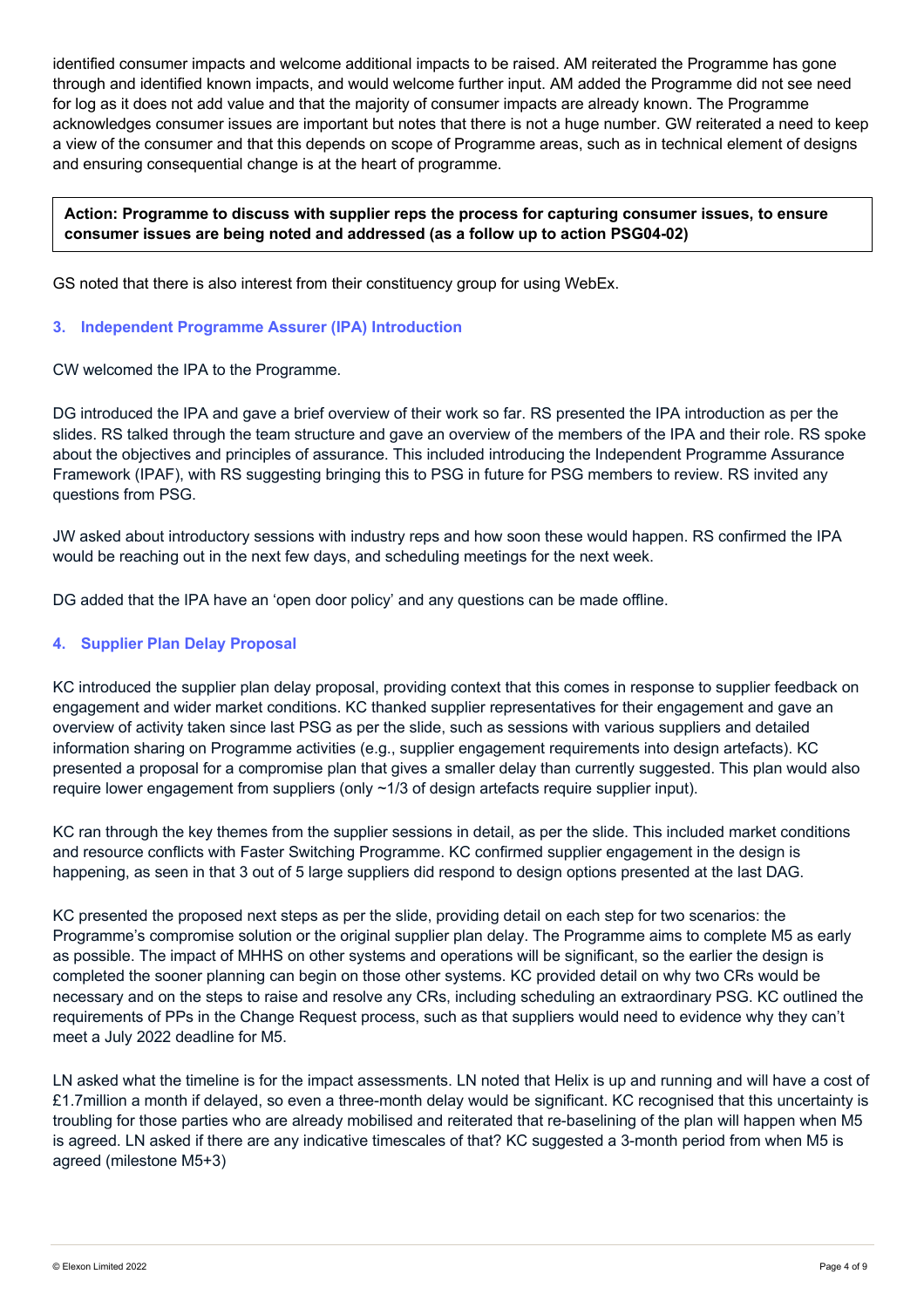JR asked how confident the Programme is that sufficient supplier engagement will be given prior to a July end point, given this is still within the timeframe suppliers have given that they will be unable to engage? KC confirmed that there is engagement from suppliers, and this deadline is considered feasible. Suppliers have been given the elements of design they need to engage with. There is a risk, but this risk can be managed given the level of engagement from suppliers and ex-suppliers in the working groups. A risk assessment will be carried out at M5 to check if the design has had sufficient engagement and would not be likely to change significantly thereafter.

JR asked about the evidence that in the 4.5 months to M5 the design will be ready? JR noted that many issues still to be resolved are relevant to iDNOs. KC replied that the plan does include these iDNO issues and the Programme hopes to socialise the plans soon. KC added that walkthroughs will be set up with other PSG parties to go through the proposed compromise roadmap and plan, including why the Programme believes that July is a high-probability, lowrisk date.

JR asked how this plan will affect other Programme functions such as testing? KC replied that the feedback is that the timeline between M5 and M9 is quite tight and that parties will have a lot to do to assess the impact of the design on their own systems. Some parties have lots of IT partners, so there will be pressure on M9. KC confirmed that any changes to M9 and wider re-planning would be consulted on in the programme replanning activity after M5.

GW thanked KC for the Programme team's efforts and engagement since the last PSG. GW noted the large supplier position has not changed from February PSG. KC recognised the desire to find a faster way to do this that was more practical and that the Programme is expecting each constituent to do an impact assessment rather than approving a central impact assessment. GW asked if there were specific templates for impact assessments and whether the timeframes for delivering these impact assessments were realistic, as constituents haven't seen how granular the impact assessments need to be. KC confirmed that 10 days is the standard time for impact assessments (11<sup>th</sup>-25<sup>th</sup>) March as per the plan presented)

CW confirmed the Programme would go forward with the plan as per the slide. KC confirmed that the information regarding the plan to July would be shared with PSG members' constituents over the coming days ahead of the  $11<sup>th</sup>$ March (where this had not already been done).

CW asked who would be raising the Change Request under Scenario 2? KC said this would be have to be a supplier as it would be a supplier-owned change request.

GW asked when would parties expect to see the content of the impact assessment? KC said this is shared generically in this meeting (see slides on Change Control), and the specifics should be shared by the end of the week. JB confirmed this is being looked at and is currently in a draft form. The current focus is on specific questions that need to be asked in the Impact Assessment to help guide the Programme.

GS echoed the importance of having the Impact Assessment out ahead of the  $11<sup>th</sup>$  March meeting.

AG asked what the process is for raising the second change request to November? KC confirmed both would be raised for Impact Assessment both at the same time and the Programme would assess the impacts of both change requests via the Change Control Process. A delay to November would require Ofgem approval as it's a delay >3 months. This is why it is important to gather the evidence for why July is not an option, as that can then be presented to Ofgem if required.

JW asked how confident the Programme is around the deliverability of the plan, mostly for suppliers to comment on. And to what extent will the delay affect the subsequent milestones and how much is that going to be looked at at this point? KC confirmed the subsequent milestones are going to be part of the re-baselining of the plan. AM confirmed the code changes shouldn't affect the milestones as they can happen alongside the DBT stage of the programme. CW confirmed that M6 may need to move, and M8 as a result of that, but that's a separate milestone to M5 so would be raised as a separate change request.

**Decision PSG-DEC06 the Programme will follow the proposed plan (as per the slides) for concluding the Supplier Plan Delay Proposal**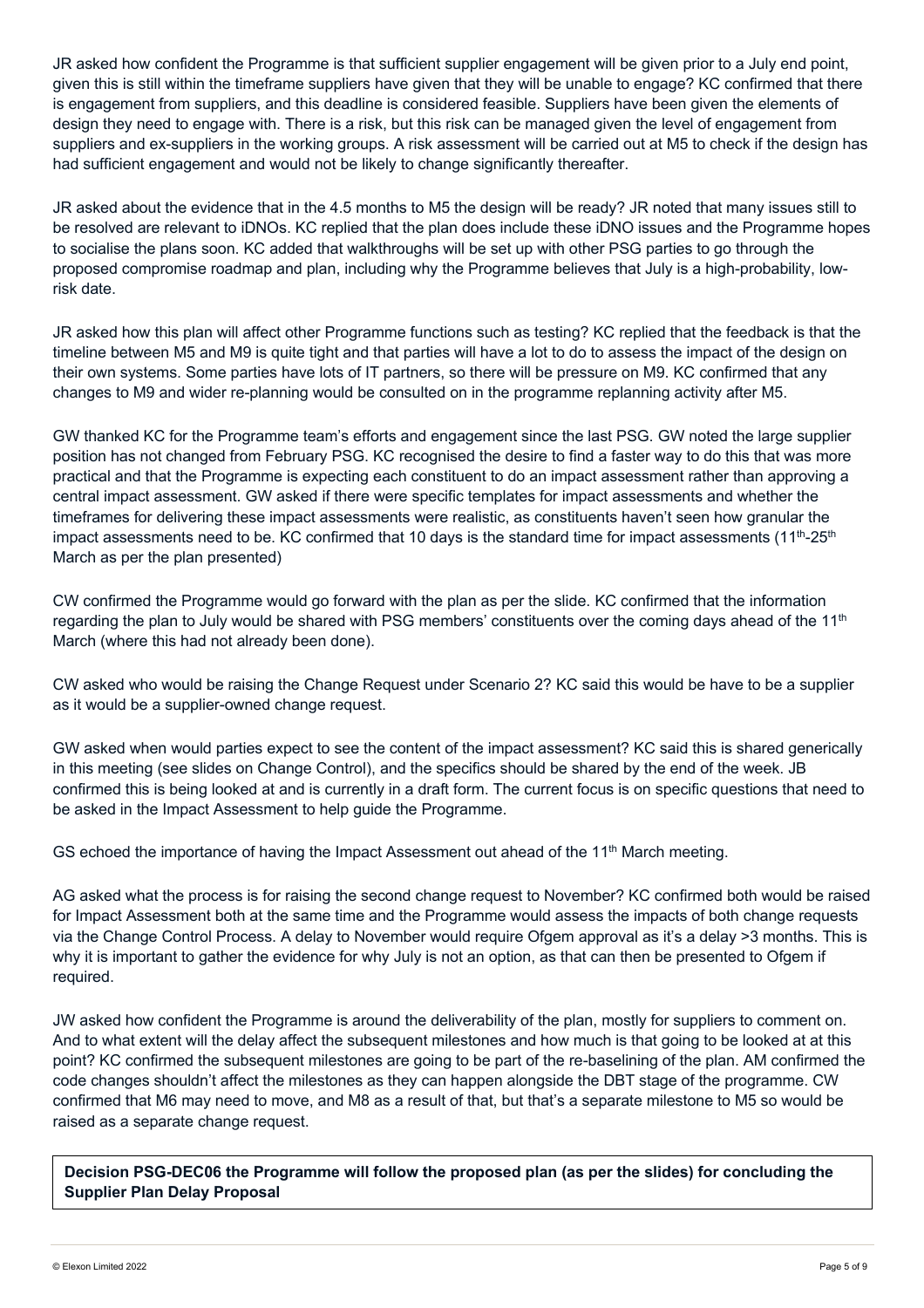**Action PSG05-02 Programme to share information relevant to the supplier plan delay proposal (e.g. design roadmap and plan to July) with PSG members for consideration in preparation for upcoming Change Requests. Schedule sessions with PSG members as required**

**Action PSG05-03 Programme to schedule extraordinary PSG for the 11th March** 

**Action PSG05-04 Programme to share the Change Request impact assessment template with PSG members ahead of 11th March PSG for review**

**Action PSG05-05 constituency representatives to provide feedback to constituency members on planned next steps and relevant information for the upcoming Change Request. Advise constituency members to prepare to complete impact assessments**

#### **5. Programme Change Control Process**

LH walked the PSG through the Change Control process as per the slides and asked for comments and feedback.

LH confirmed that the Programme would be working with the IPA and Ofgem to sign the Change Control process off. One of the guiding aims of the process is to make it as simple as possible and enable the Programme to make quick changes and informed decisions. The Change Control approach has built with learnings from the Faster Switching Programme. There are two main sources of change in the programme: a change to a programme success factor (time, cost, quality, scope) and a change to a baselined programme artefact. LH took the PSG through the guiding principles for change control and added that these is a detailed process map with clear decision points throughout the process to enable expedited changes or escalated changes to be made.

GW asked if we have anything in the plan for any review points for the change control process? And where there are programme party raised changes, what degree of support would those parties have in the progression of those changes? LH noted that we would always look to review every process in the programme to ensure that the process does what it needs to do, this will happen on an ongoing basis as part of continuous improvement. In terms of change request support, the PMO will take the operational lead on this to support the Change Raiser through the process. The change-raiser must keep the PMO informed on their intentions and the PMO will keep the Change Control process updated.

LH provided a high-level overview of the four steps of the change control process as per the slide.

GW noted the importance of having the transparency of all comments made during the change control process, regardless of how trivial they are, and that these comments are logged and answered so people have the full view of these. LH confirmed we are aiming for transparency, though if a party notes a comment as confidential this would be respected.

LH outlined the proposal for the change board to be governed through the existing governance framework with support from the SRO and PMO as well as the relevant advisory group. LH gave an overview of the Terms of Reference for the Change Board.

PA asked about the membership of the Change Board, and why some members of other groups are on the Change Board. LH made clear the Commercial Representative is intended from a Programme perspective, and not for decision making. The rationale was that by having the Change Board as a mostly internal group and by including the advisory group leads, it could be operationally focussed. LH noted an internal operational Change Board meant CRs could be shared out to Advisory groups where industry representation could undertake relevant problem solving and Impact Assessments. PA asks why the EDA Vendor Representative will be on the Change Board. LH acknowledged the point and offered to take this offline.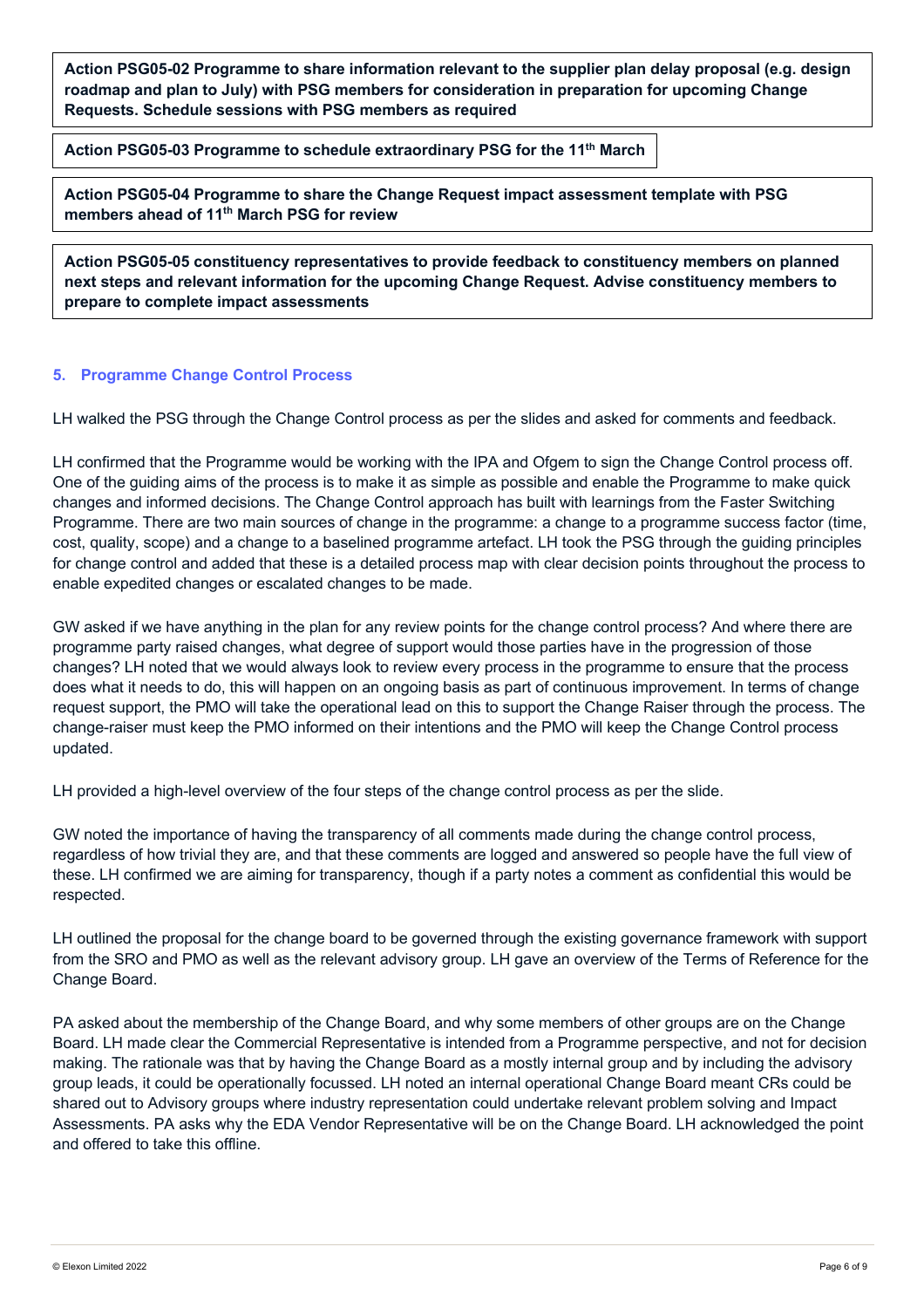## **Action PSG05-06 Programme to review representative attendees in the Change Board ToR (to justify or amend EDA Vendor)**

LH gave an overview of the change request form and the change request log. The long-term view is to integrate this with the Portal so PPs have ability to view the log. LH gave a view of the associated documents for the Change Control process (such as guidance doc, log, process map) which will give more detail on the Change Control approach. LH invited any questions. None received. CW asked if there were any questions or comments after the meeting, members should reach out to the PMO mailbox.

LH confirmed next steps would be to review these documents with the IPA and then go through the documents with Ofgem for sign off. CW confirmed that in the meantime this process would be used (such as for the change requests to M5 above) and that the intention is for the process to be signed off quickly.

## **6. Programme Cooperation Principles and Ways of Working**

JB introduced the proposals for cooperation principles. JB noted that the rationale for setting these out is in the appendix of the meeting slides, and that this has been reviewed by central parties with further legal advice on how best to apply them. JB noted the Programme had explored writing the principles into BSC code but that there is already an obligation in the BSC for MHHS participants to follow the Governance Framework, so by incorporating the principles into the framework, this places an obligation on participants to follow these principles without changing code. JB asked the PSG to approve the principles.

JB noted that the programme is engaging with Electralink who are currently not an MHHS participant, but may be bound by SLC 37 as a supplier of the DNOs. CW confirmed that there is no issue with Electralink, merely that this was identified in the GAP analysis.

JW asked how we would make sure that we capture the views of all the programme parties and how the Programme is content it has had sufficient engagement? JB noted the pros and cons of the approach we're taking. The alternative would be to raise it as a BSC mod. JW noted that he approves of the flexibility, but how do we make this transparent to all parties and make sure we're incorporating feedback from all parties as a result of the BSC obligation? JB confirmed we do have an option where this is sent out for comment in advance of being approved by the PSG. The intention is that the Principles would go out as a change request, which would then put it through the Change Control process meaning it would go out for impact assessment to all parties. JW didn't have a problem with this in principle, but wanted to make sure that appropriate stakeholder engagement is achieved. The intent is to deliver against our obligations and these ways of working of setting out those obligations should make us work more efficiently. JB suggests the best way to ensure participants understand how the process is being applied is to go through the change control process.

GW agreed with JW's points on getting sufficient transparency and engagement, suggesting that the clearer we make these principles the less ambiguity there would be since these are going to be legally binding.

ER responded to JW's point by noting that getting BSC and SEC to share the principles through their communication channels would mean this information can be disseminated to participants in a 'low hassle' way.

CW asked PSG to approve the principles on the slide and invited anyone to confirm if they didn't want to approve these. JW confirmed they were happy to proceed on this basis but wanted feedback at the next meeting on how the stakeholder engagement was going to be approved.

**Action PSG05-07 Programme to take the Programme Cooperation Principles and Ways of Working to CCAG. Ask code bodies to socialise with relevant parties**

**Action PSG05-08 Programme to provide feedback at April PSG on how the programme has done/is doing stakeholder engagement in relation to the Cooperation Principles**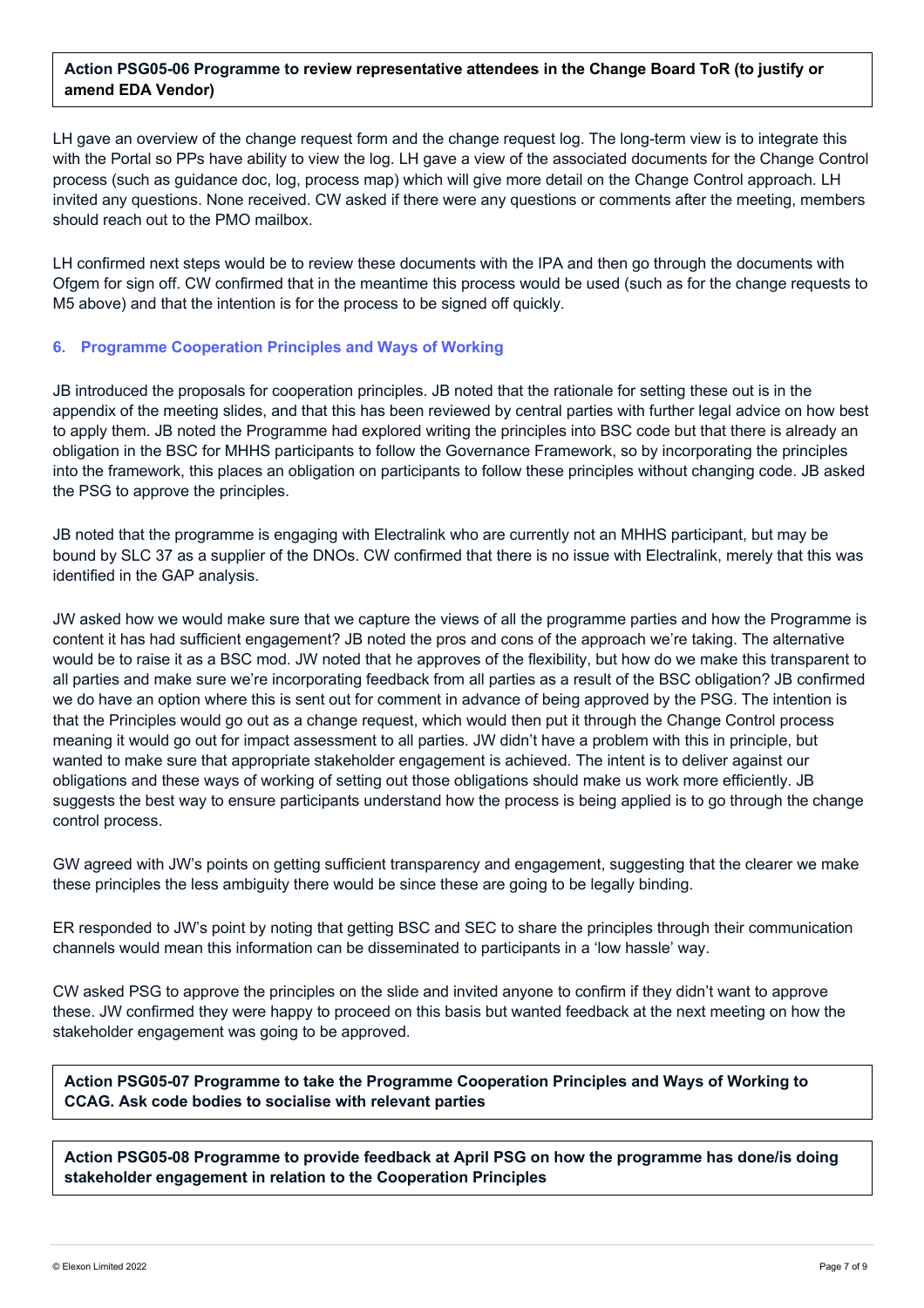**Decision PSG-DEC07 the Programme approved the Programme Cooperation Principles and the approach for including these in the Programme Governance Framework via the Change Control process**

#### **7. MHHS Governance Framework Approval**

JB provided an update on action taken with the MHHS Governance Framework since last PSG. An updated framework was circulated last week and no further feedback were received. JB asked for the PSG to approve v2.4

GW provided some late comments received from one of their constituents:

- GW asked if there are any routes of appeal in relation to 3.6 if parties are unhappy with the decision reached by the chair? CW said no there's no formal route of appeal, but this could be taken up with the IPA if the Chair reaches a decision without consensus or escalated to higher levels of governance.
- GW commented that some of section 3.10 may be in the wrong section of the framework.
- GW asked if 6.7 regarding design working groups was flexible and whether setting out all the various working groups was the best approach in case those working groups change. Is it worth having an exhaustive list here?
- GW noted in 9.2 all change request decisions should be communicated with 10 WD of the decision, and that this seems like a long timeframe - why would the communication of the decision take so long? AM confirmed this was drafted last July and the intention will be to communicate much faster, but that this is the maximum timeframe.

CW asked if there were any other comments or questions before the PSG seeks approval of the new Framework. None received.

CW asked if any member of PSG did not wish to approve the Updated Governance Framework? None received.

#### **Decision PSG-DEC08 the new version of the MHHS Governance Framework was approved**

#### **8. Programme Dashboards**

CW invited questions on the dashboards.

KC noted that M5 and M5+3 should be marked red now on the milestone dashboard, and the IPA fully functioning could now be marked green through to blue, depending on the date the IPA considered to be fully functioning (now they're mobilised).

GW noted that there was a view from their constituencies that the financial dashboard was a work in progress as it was considered 'underwhelming'. GW's constituents would like to see something more akin to the Switching Programme with more detail.

GW added that the PPC status dashboard wasn't seen as a coherent picture of overall engagement and also questioned how the RAG statuses are attributed to different constituencies on the milestone dashboard, given the percentages of engagement on the PPC dashboard.

**Action PSG05-09 Programme to review the format and content of the PPC status dashboard**

GW asked when the RAID log would be visible for programme participants. KC confirmed this can be shared as it currently is. The Programme would like it to be accessible through the Portal but it can be shared in its current form.

#### **Action PSG05-10 Programme to circulate the full RAID Log to PSG members**

#### **9. Summary and Next Steps**

#### MC summarised the actions